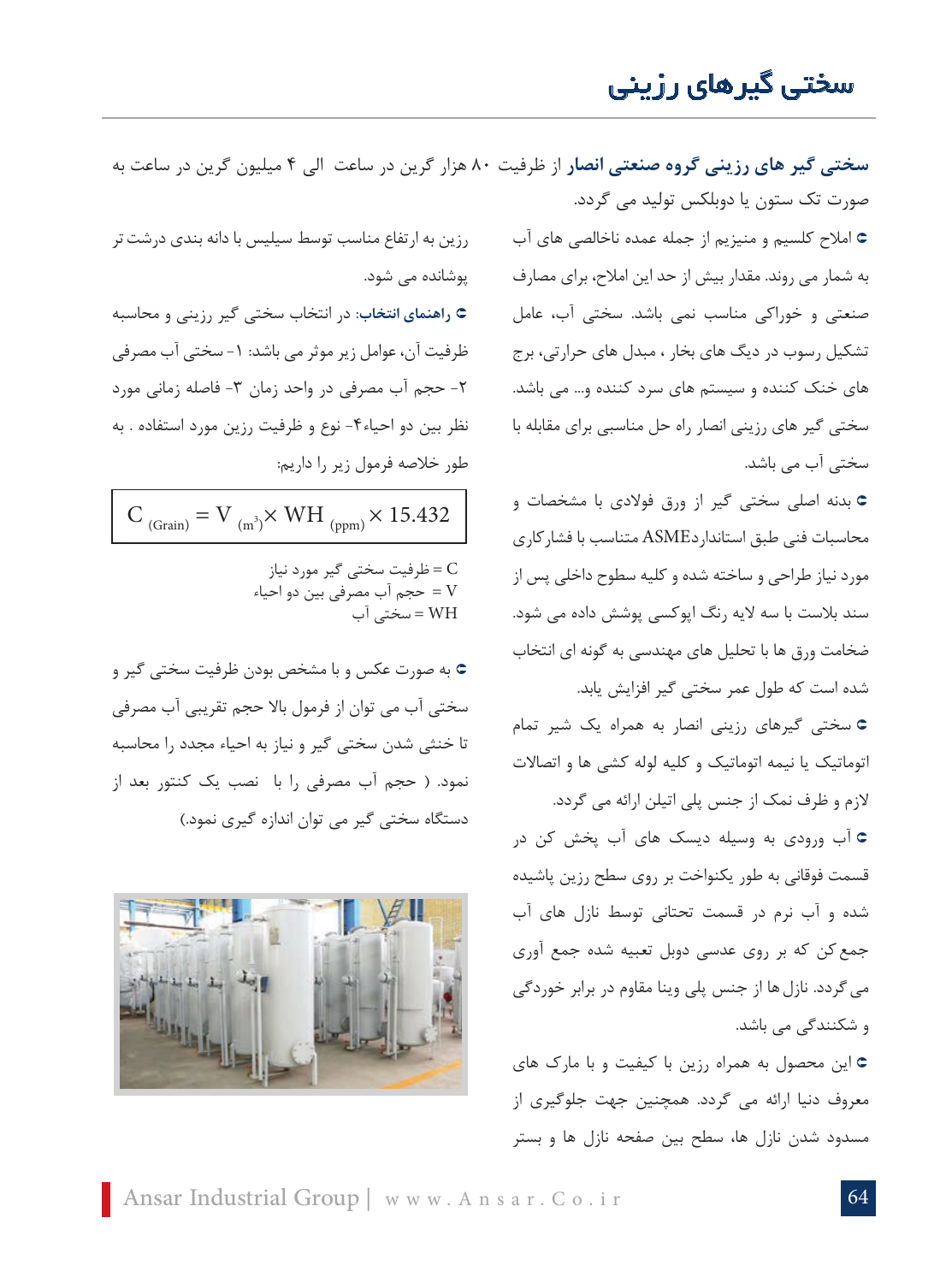**Resin Water Softeners of Ansar Industrial Group are produced with the capacity of 80** thousand to 4 million Grains per hour as single column or duplex.

l

• Calcium and magnesium minerals are considered as the major impurities of water. Excessive amount of these minerals is not suitable for industrial and food consumption. Water hardness is the cause of sediment formation in steam boilers, heat exchangers, cooling towers, and cooling systems, etc. Ansar resin softener is a good way to deal with water .hardness

 $\supset$  The main body of water softener is made of steel sheet with specifications and technical calculations based on the ASME standard. It is also designed and built proportional to the required working pressure. All internal surfaces are coated with three layers of epoxy paint after sandblasting. Using engineering analyses, thickness of the sheets are selected so as to increase lifetime of the water softener.

 $\supset$  Ansar resin water softeners are provided with a full or semi-automatic valve, and all necessary piping and fittings and the salt container is offered in polyethylene.

 $\supset$  Using water spreader discs, the incoming water is sprayed uniformly on the resin surface in the upper part; and the soft water on the bottom is collected by water collector nozzles embedded on the double cap. The nozzles are made of Poly vienna and are resistant to corrosion and embrittlement.

 $\supset$  This product is offered with high quality resin from world famous brands. To prevent clogging of nozzles, the surface between the nozzles and the resin bed is covered with silica of coarser granulation to a proper height.

**2 Selection guide:** The following factors are important in selecting the resin softener and calculating its capacity: 1. Hardness of the water consumed, 2. Volume of the consumed water in unit of time 3. Desired time interval between two regenerations, 4. Type and capacity of the resin used. In short, we have the following :formula

$$
C_{\text{ (Grain)}} = V_{\text{ (m}^3)} \times WH_{\text{ (ppm)}} \times 15.432
$$

 $C = Water$  Softener Capacity

 $V =$  Volume of water between two regenerations  $WH = Water$  Hardness

 $\supset$  Reversely and by having the softener capacity and water hardness, we can use the above formula to calculate the approximate volume of consumption water to neutralize the water softener and recognize the need to regeneration. (Volume of the consumed water can be measured by installing a meter after water softener system.)